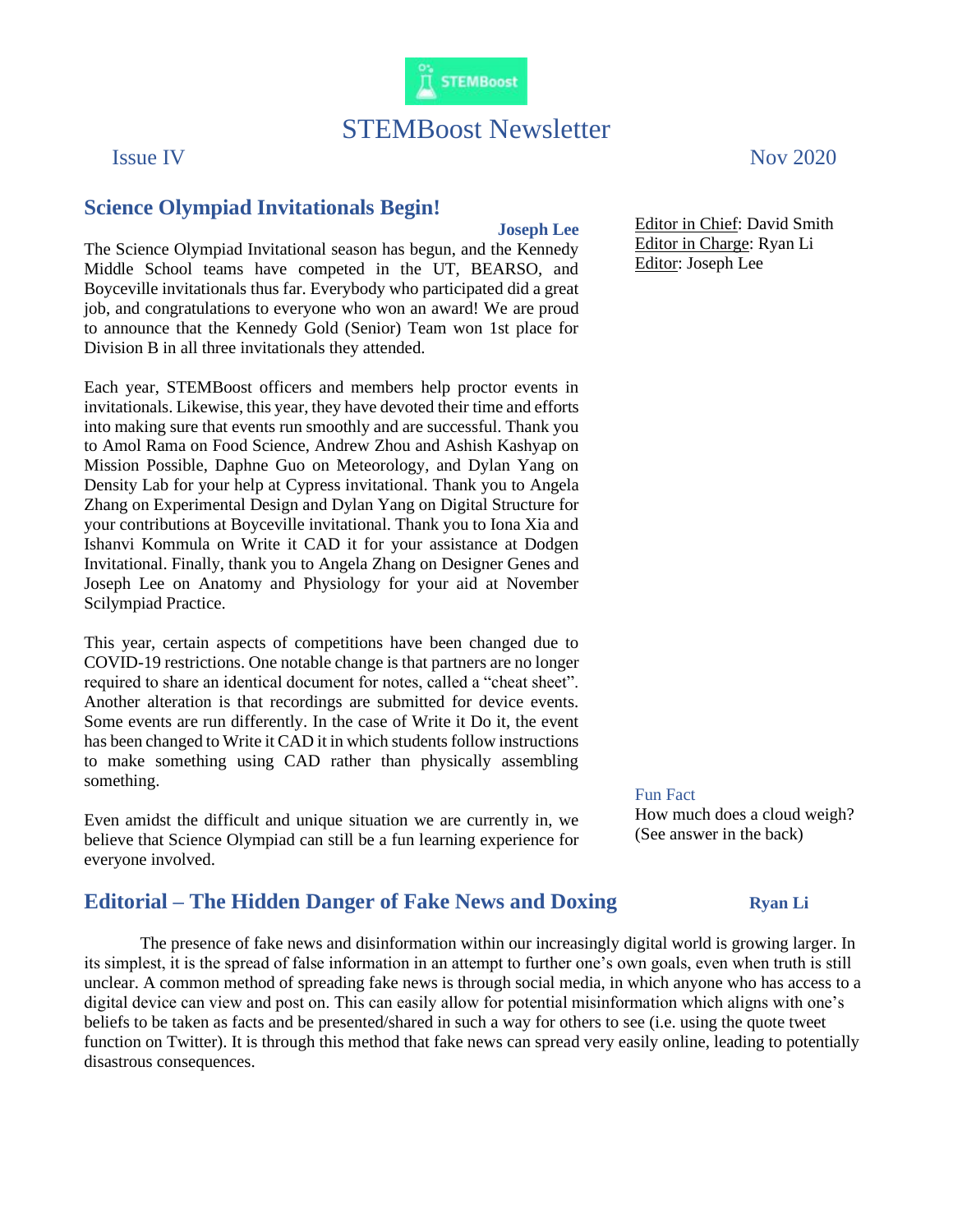Fake news can have a great influence within developing countries. For example, in the 2018 Brazilian presidential election candidate Jair Bolsonaro had won the majority of the popular vote (55%), despite a recession and a scandal ruining the public view for much of the political elite within the country. A large reason behind Bolsonaro's victory was the presence of a disinformation campaign on the platform WhatsApp, an app which almost half of Brazilians use for news on politics. It was found that during the leadup to the election, 56% of the most-shared political images on the platform were misleading, particularly ones about opposition leaders. The fact that a large portion of the political images shared on WhatsApp were conveying false/misleading information about Bolsonaro's opponents not only shows that social media can be a powerful political campaigning tool, but also that it could be used as a means for someone to discount their own faults at the cost of casting others in a bad light.

Another case of social media being used to spread disinformation within developing countries is the Rohingya genocide in Myanmar. The government of Myanmar had been (and still is) actively inciting violence against the Rohingya ethnic group, spurred by the spreading anti-Rohingya rhetoric on Facebook. In fact, many of these posts have been shared by the government officials themselves. These posts are particularly impactful because Facebook is a primary news source for many people within Myanmar, and when coupled with people who possess a lot of power spreading disinformation against an ethnic group, the unfounded claim that the Rohingya deserve to be targeted and exiled becomes somewhat factual for those living within the country, further marginalizing the Rohingya. Thus, it is evident that social media can even be a deadly spreader of disinformation.

Even within developed countries the spread of disinformation can be an issue. In 2018, after a typhoon and earthquake had left thousands of Taiwanese citizens trapped in Kansai International Airport and Hokkaido, a lot of scathing criticism was delivered to the Taipei Economic and Cultural Representative Office located in Osaka regarding insufficient action on evacuations and accommodations for those stranded. Taiwanese influencer Slow Yang had also exacerbated these accusations, posting that the blame for the stranded citizens should lie solely on the office within Osaka, which was run by Su Chii-cherng. However, even though this wasn't the truth, a lot of criticism on social media was directed towards the head of the office, Su. This unfortunately led to Su committing suicide, even though the claims which had pressured him into doing so later turned out to be false, turning out to have been implanted by Chinese media.

Premature judgement of a situation based primarily on fake news can also lead to doxing, which is placing a person's private information for the public to see. Often this is done with the intention of wanting that person to be harmed, but with premature judgement the person who is being doxed may not be the actual person the doxer wanted to harm. This was the case of Sunil Tripathi, who had been mistakenly determined as the person behind the 2013 Boston Marathon bombing by social media doxers. Tripathi had already been missing before the bombing occurred, and his body was found within the Providence River a week after the bombing, apparently having committed suicide. It was also finally discovered that Tripathi was not the person who carried out the bombing. Tripathi's tragic death serves as a stark reminder of the dangers of not only misinformation but also doxing.

Through these cases events it is clear that misinformation via social media easily influences millions of people, and its consequences can have serious ramifications for those being targeted. Thus, it is crucial to remember to not jump to conclusions when posting on social media or while conversing with people face to face, and to always take posts on social media with a grain of salt. Also, being able to think critically for oneself by determining what is likely to be true and what is not can definitely help one make rational decisions on what to share, which may very well save the lives of others.

### Works Cited:

- Sanchez, Conor. "Misinformation is a Threat to Democracy in the Developing World." Council on Foreign Relations, 2019 Jan 29. https://www.cfr.org/blog/misinformation-threat-democracy-developing-world.